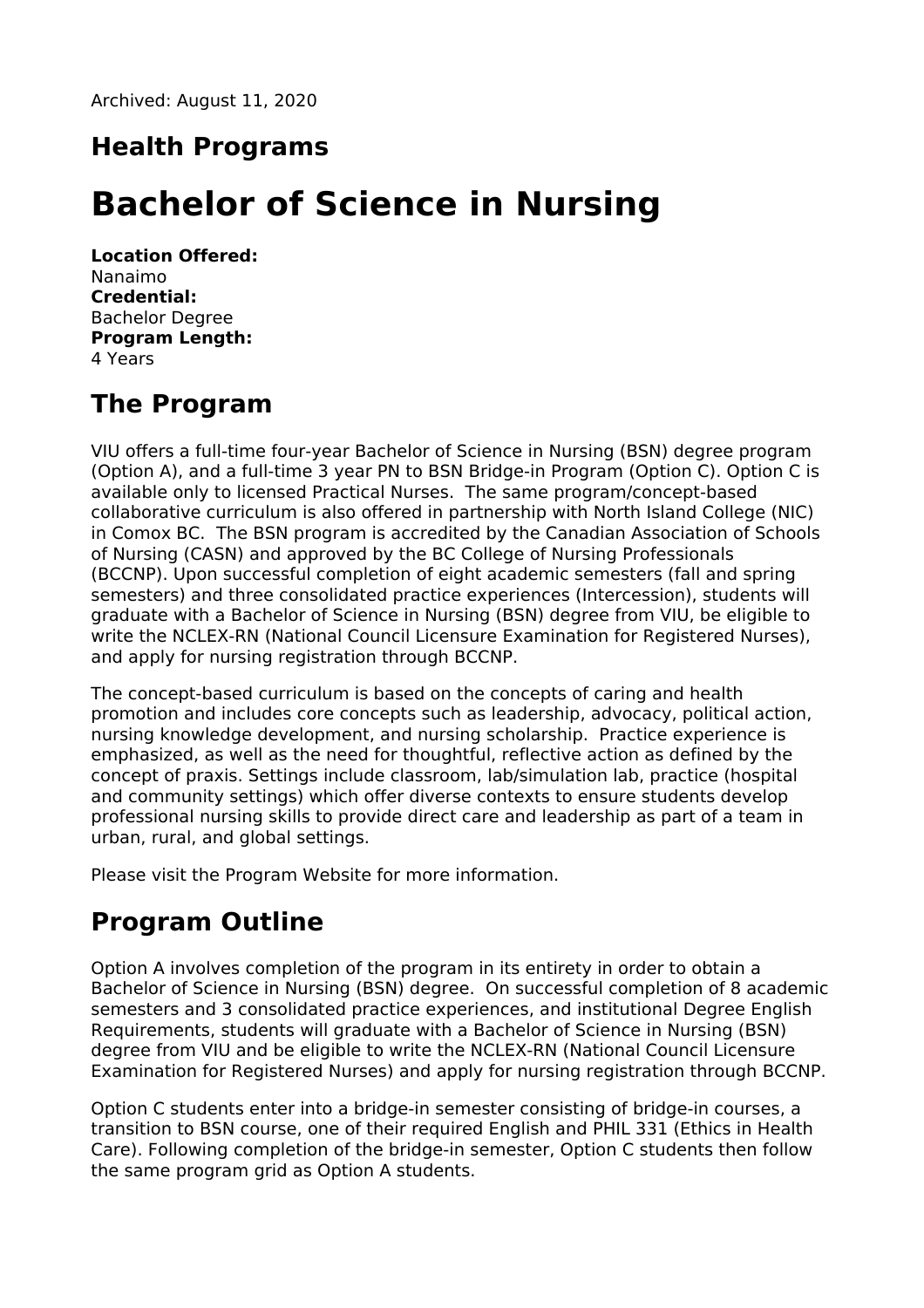### **Program Outline - Option A - Bachelor of Science in Nursing**

| Year 1                                                                           | <b>Credits</b> |
|----------------------------------------------------------------------------------|----------------|
| NURS 100 - (Health and Healing I: Living Health)                                 |                |
| NURS 102 - (Relational Practice I: Self and Others)                              | 3              |
| NURS 103 - (Professional Practice I: Introduction to the Profession of Nursing)  | 3              |
| NURS 104 - (Nursing Practice I: Introduction to Nursing Practice)                | 4.5            |
| NURS 110 - (Health and Healing II: Health Indicators)                            | 3              |
| NURS 111 - (Nursing Learning Centre II)                                          | 3              |
| NURS 113 - (Professional Practice II: Introduction to the Discipline of Nursing) | 3              |
| NURS 114 - (Nursing Practice II: Coming to Know the Client)                      |                |
| NURS 175 - (Consolidated Practice Experience I)                                  | 6              |
| BIOL 156 - (Nursing: Anatomy and Physiology I)                                   | 14             |
| BIOL 157 - (Nursing: Anatomy and Physiology II)                                  | 4              |
| Degree English Requirements                                                      | 6              |
| Semester Credits                                                                 | 47.5           |

| Year <sub>2</sub>                                                            | <b>Credits</b> |
|------------------------------------------------------------------------------|----------------|
| NURS 200 - (Health & Healing III: Health Challenges/Healing Initiatives)     |                |
| NURS 201 - (Nursing Learning Centre III)                                     |                |
| NURS 202 - (Relational Practice II: Creating Health Promoting Relationships) |                |
| NURS 204 - (Nursing Practice III: Promoting Health & Healing)                |                |
| NURS 208 - (Health Sciences III: Pathophysiology I)                          |                |
| NURS 210 - (Health & Healing IV: Health Challenges/Healing Initiatives)      | 3              |
| NURS 211 - (Nursing Learning Centre IV)                                      |                |
| NURS 214 - (Nursing Practice IV: Promoting Health & Healing)                 | 6              |
| NURS 218 - (Health Science IV: Pathophysiology II)                           |                |
| PHIL 331 - (Ethics in Health Care)                                           |                |
| NURS 275 - (Consolidated Practice II)                                        | 6              |
| Semester Credits                                                             | 41             |

| Year 3                                                                         | <b>Credits</b> |
|--------------------------------------------------------------------------------|----------------|
| NURS 300 - (Health & Healing V: Complex Health Challenges/Healing Initiatives) |                |
| NURS 301 - (Nursing Learning Centre V)                                         |                |
| NURS 302 - (Relational Practice III: Connecting Across Difference)             |                |
| NURS 304 - (Nursing Practice V: Promoting Health & Healing)                    | 6              |
| NURS 310 - (Health & Healing VII: Promoting Community & Societal Health)       |                |
| NURS 313 - (Professional Practice IV: Nursing Inquiry)                         |                |
| NURS 314 - (Nursing Practice VI: Promoting Health of Communities & Society)    |                |
| NURS 318 - (Health & Healing VI: Global Health Issues)                         |                |
| NURS 375 - (Consolidated Practice Experience III)                              | 8              |
| Elective other than Nursing*                                                   | 3              |
| Semester Credits                                                               | 39             |

**\*** General electives: Any VIU course numbered 100 and above with content dissimilar to the BSN. Courses with <sup>a</sup> "T" suffix are not eligible as electives. Students interested in taking <sup>a</sup> non-VIU elective must consult with the BSN advisor.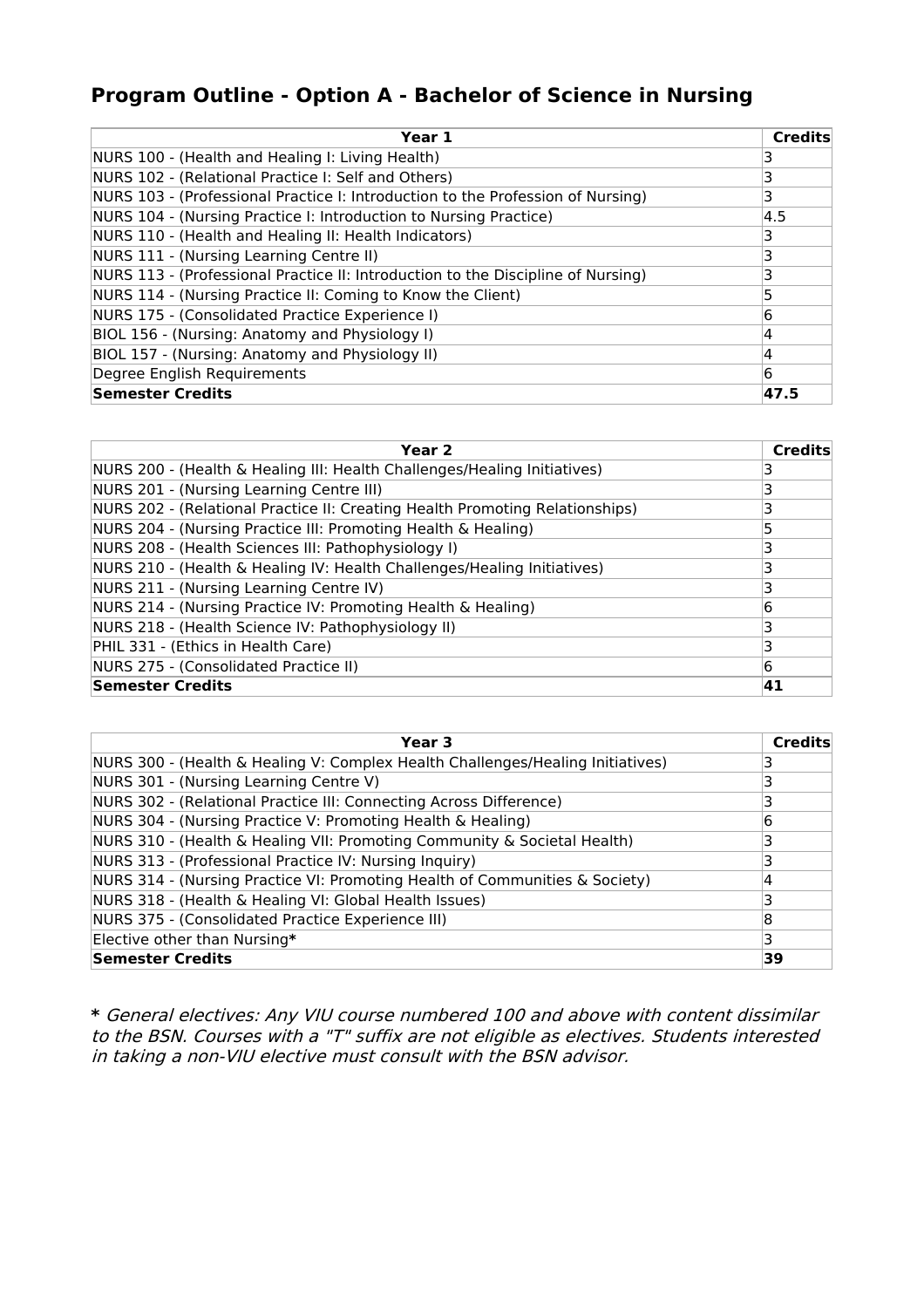| Year 4                                                           | <b>Credits</b> |
|------------------------------------------------------------------|----------------|
| NURS 400 - (Professional Practice V: Leadership in Nursing)      |                |
| NURS 403 - (Professional Practice VI: Nursing Research)          |                |
| NURS 404 - (Nursing Practice VII: Engaging in Leadership)        |                |
| Approved Nursing elective                                        |                |
| Elective other than Nursing*                                     | 3              |
| NURS 414 - (Nursing Practice VIII: Transition to Graduate Nurse) | 12             |
| <b>Semester Credits</b>                                          | 28             |

**\*** General electives: Any VIU course numbered 100 and above with content dissimilar to the BSN. Courses with <sup>a</sup> "T" suffix are not eligible as electives. Students interested in taking <sup>a</sup> non-VIU elective must consult with the BSN advisor.

### **Program Outline - Option C - Practical Nurse (PN) to Bachelor of Science in Nursing (BSN) Bridge-in Program**

| Year 2                                                                  | <b>Credits</b> |
|-------------------------------------------------------------------------|----------------|
| NURS 170 - (Health & Healing Bridge-In)                                 |                |
| NURS 173 - (Relational Practice Bridge-In)                              |                |
| NURS 207 - (Transition to BSN Program)                                  |                |
| NURS 210 - (Health & Healing IV: Health Challenges/Healing Initiatives) | 3              |
| NURS 211 - (Nursing Learning Centre IV)                                 |                |
| NURS 214 - (Nursing Practice IV: Promoting Health & Healing)            | 6              |
| NURS 218 - (Health Science IV: Pathophysiology II)                      |                |
| PHIL 331 - (Ethics in Health Care)                                      |                |
| Degree English Requirements                                             | 6              |
| NURS 275 - (Consolidated Practice Experience (CPE III))                 | 6              |
| <b>Semester Credits</b>                                                 | 39             |

| Year 3                                                                         | <b>Credits</b> |
|--------------------------------------------------------------------------------|----------------|
| NURS 300 - (Health & Healing V: Complex Health Challenges/Healing Initiatives) |                |
| NURS 301 - (Nursing Learning Centre V)                                         |                |
| NURS 302 - (Relational Practice III: Connecting Across Difference)             |                |
| NURS 304 - (Nursing Practice V: Promoting Health & Healing)                    | 6              |
| NURS 310 - (Health & Healing VII: Promoting Community & Societal Health)       |                |
| NURS 313 - (Professional Practice IV: Nursing Inquiry)                         |                |
| NURS 314 - (Nursing Practice VI: Promoting Health of Communities & Society)    | 4              |
| NURS 318 - (Health & Healing VI: Global Health Issues)                         |                |
| NURS 375 - (Consolidated Practice Experience III)                              | 8              |
| Elective other than Nursing*                                                   | 3              |
| <b>Semester Credits</b>                                                        | 39             |

**\*** General electives: Any VIU course numbered 100 and above with content dissimilar to the BSN. Courses with <sup>a</sup> "T" suffix are not eligible as electives. Students interested in taking <sup>a</sup> non-VIU elective must consult with the BSN advisor.

| Year 4                                                           | Credits |
|------------------------------------------------------------------|---------|
| NURS 400 - (Professional Practice V: Leadership in Nursing)      | 3       |
| NURS 403 - (Professional Practice VI: Nursing Research)          | 3       |
| NURS 404 - (Nursing Practice VII: Engaging in Leadership)        | 4       |
| Approved Nursing elective                                        | 3       |
| Elective other than Nursing*                                     | 3       |
| NURS 414 - (Nursing Practice VIII: Transition to Graduate Nurse) | 12      |
| <b>Semester Credits</b>                                          | 28      |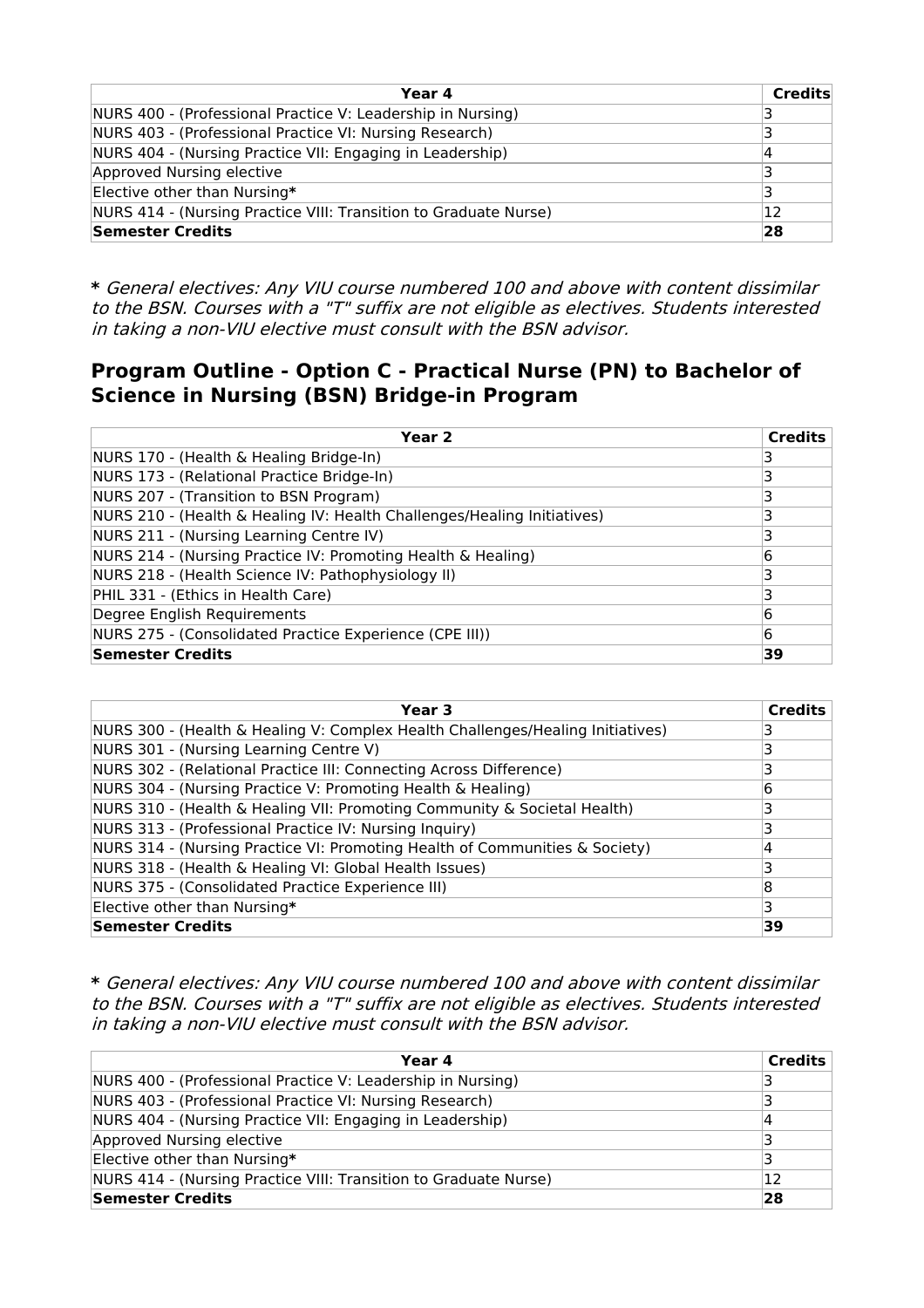# **Admission Requirements**

## **Option A (4 Year BSN)**

Option A involves completion of the program in its entirety in order to obtain a Bachelor of Science in Nursing (BSN) degree. On successful completion of 8 academic semesters and 3 consolidated practice experiences, and institutional Degree English Requirements, students will graduate with a Bachelor of Science in Nursing (BSN) degree from VIU and be eligible to write the NCLEX-RN (National Council Licensure Examination for Registered Nurses) and apply for nursing registration through CRNBC.

#### **Admission Requirements**

- Minimum "C+" in each of Chemistry 11, Biology 12, English 12, and a minimum "C+" in one of Principles of Mathematics 11, Pre–Calculus 11, Foundations of Mathematics 12; or equivalents.
- Completion of CASPer test.

#### **Notes on Admission**

- Aboriginal students can apply for reserved seats by submitting the Access Initiative for Aboriginal Students form.
- Applicants are strongly encouraged to use their VIU student number when registering for the CASPer test.
- Click here for more information about the CASPer test, including upcoming test dates.
- Please note: CASPer scores are only valid for one admission cycle.
- **Note:** The following documents are required by the first day of classes.
	- Completed Immunization Requirements Form
	- Proof of C.P.R. level "C" training.
	- Proof of WHMIS training.
	- Criminal Record Check. Fieldwork and/or practicums will require a satisfactory criminal record check prior to placement. Criminal Record Checks are requested through VIU. The Registration Centre at VIU will contact prospective students by mail regarding the requirements for a Criminal Record Check. Criminal Record Checks are processed through the Ministry according to the Criminal Records Review Act. A check completed through the RCMP is not sufficient to meet the requirements of the Act.
- Students who have graduated from an approved Licensed Practical Nursing (LPN) program and who have practiced a minimum of 450 hours as an LPN in BC within the preceding two years will be given advanced credit for NURS 175.
- Students who have graduated from an approved Health Care Assistant (HCA) program and have practiced a minimum of 450 hours as an HCA in BC within the preceding two years, may request a Prior Learning Assessment (PLA) for NURS 175/Consolidated Practice I. Contact the Bachelor of Science in Nursing Advisor 1- 888-920-9921 local 2267.
- Prior Learning Assessment credit may be available for courses in this program. Contact the Chair, Bachelor of Science in Nursing Advisor, 1-888-920-9921, Ext. 2267.
- This program is not currently available to international students.

### **Option C (PN to BSN Bridge-in)**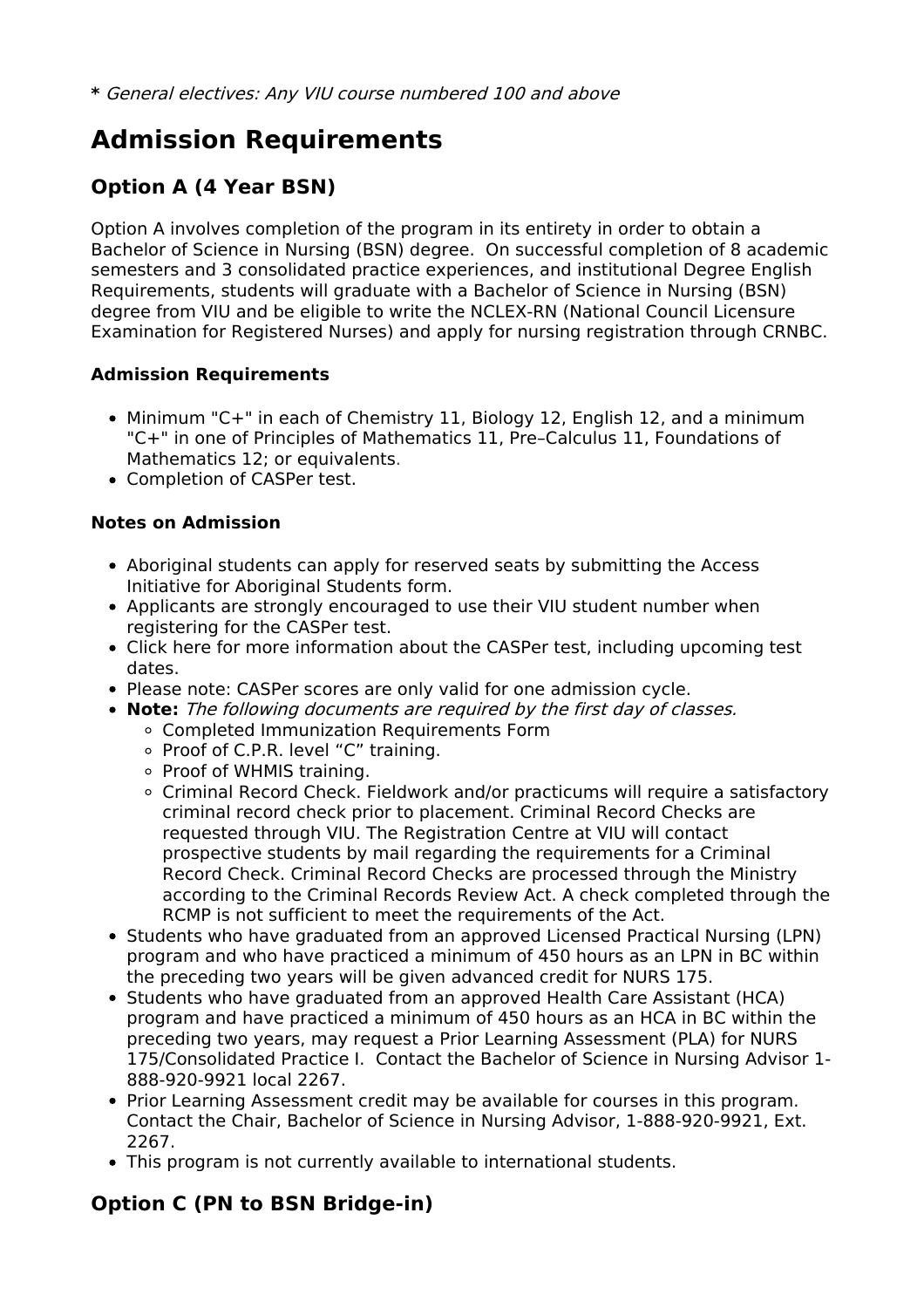Option C allows Licensed Practice Nurses to access/bridge-in to second year of the Bachelor of Science program. On successful completion of 3 years and institutional Degree English Requirements, students will graduate with a Bachelor of Science in Nursing (BSN) degree from VIU and be eligible to write the NCLEX-RN (National Council Licensure Examination for Registered Nurses) and apply for nursing registration through BCCNP.

#### **Admission Requirements**

- Must have graduated from a recognized Practice Nurse (PN) Program.
- Must be currently licensed as a Practical Nurse through BCCNP (BC College of Nursing Professionals).
- Must have the equivalent of one year full-time employment (1700-1800 hours) as practicing PN in BC over the past 3 years.
- Letter of recommendation from current employer confirming work history over the past 3 years.
- Letter of personal intent outlining the following:
	- Personal understanding and experience with leadership.
	- Personal experience giving, receiving, and utilizing constructive feedback.
	- $\circ$  Perceived success in engaging in a rigorous 3 year degree program.

#### **Notes on Admission**

- Enrolment in this program is limited. Students who meet or exceed the minimum admission requirements may not necessarily be admitted to the program. Admission rankings are determined by a combination of final GPA from the applicant's Practical Nursing Program transcripts, letter of recommendation from current employer and letter of personal intent.
- Aboriginal students can apply for reserved seats by submitting the Access Initiative for Aboriginal Students form.
- **Note:** The following documents are required by the first day of classes.
	- Completed Immunization Requirements Form
	- Proof of C.P.R. level "C" training.
	- Proof of WHMIS training.
	- Criminal Record Check. Fieldwork and/or practicums will require a satisfactory criminal record check prior to placement. Criminal Record Checks are requested through VIU. The Registration Centre at VIU will contact prospective students by mail regarding the requirements for a Criminal Record Check. Criminal Record Checks are processed through the Ministry according to the Criminal Records Review Act. A check completed through the RCMP is not sufficient to meet the requirements of the Act.
- Prior Learning Assessment credit may be available for courses in this program. Contact the Chair, Bachelor of Science in Nursing Advisor, 1-888-920-9921, Ext. 2267.
- This program is not currently available to international students.

### **Note on Progression - Option A and C**

• In order to apply credit for any course towards the requirements of the BSN degree, the nursing student must achieve a minimum grade of "C" in that course. In addition, students must maintain a minimum grade point average of 2.33 ("C+") for each academic year, and must pass each nursing practicum. The grade point average is calculated on nursing courses and includes PHIL 331, BIOL 156, BIOL 167, and upper nursing elective courses taken within that academic year.